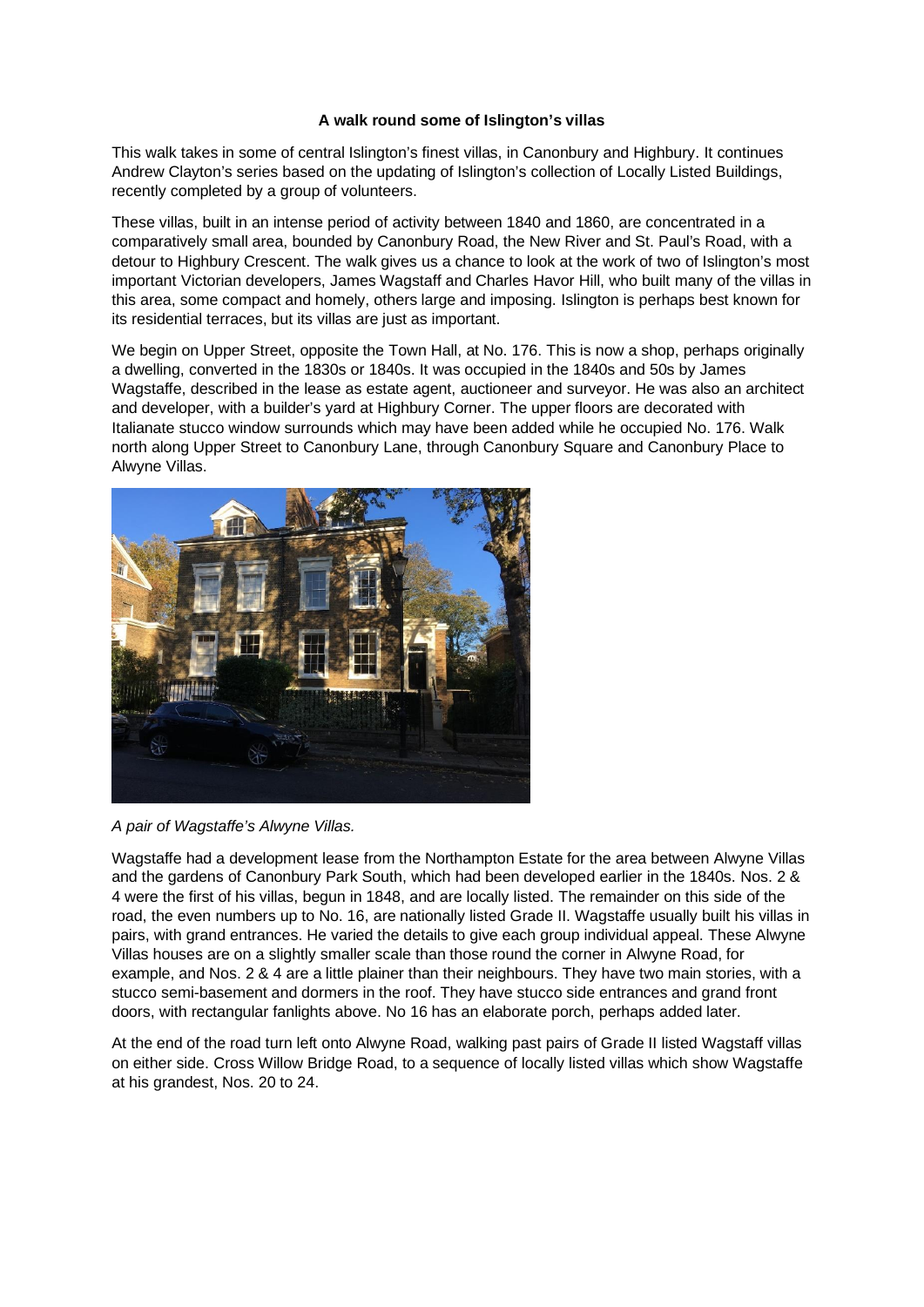

*One of Wagstaffe's Alwyne Road villas.*

These show all the strengths of the James Wagstaffe Canonbury and Highbury villas. They are well proportioned, with individual detailing. The entrance bays are set back slightly, with curved stucco mouldings above. The ground floor windows have segmental pediments supported by brackets, and there is a strong cornice at roof level.

Retrace your steps to Willow Bridge Road and turn right towards Canonbury Place. Here there are two groups of locally listed Wagstaffe villas, Nos.  $16 - 22$  and Nos.  $1 - 5$ . Wagstaffe developed his lease of Northumberland Estate land between 1848 and 1860. These villas come towards the end of that period and the stucco decoration has become more elaborate, particularly around the doorways. The entrances are now on the main façade, rather than recessed to the side, though this doesn't make them any less opulent.

At the junction take the second road on the right into Canonbury Park North and step a few years back to the early 1840s. Here we come to a development by Charles Havor Hill who laid out three roads, Canonbury Park North and South, and Grange Grove, and built 50 villas on them. Like Wagstaffe he offered these mainly in pairs, generously spaced, with front and back gardens. Their simplicity makes a marked contrast with the more florid and Italianate Wagstaffe villas, with no stucco round the windows, and the doorways more purely classical in their detail. The best of them are some of the most distinguished buildings on this walk.



*No. 44 Canonbury Park North*

Almost all of these Havor Hill villas are nationally Grade II listed and the locally listed houses are mainly those built under a second round of leases granted in 1850 which may have been distributed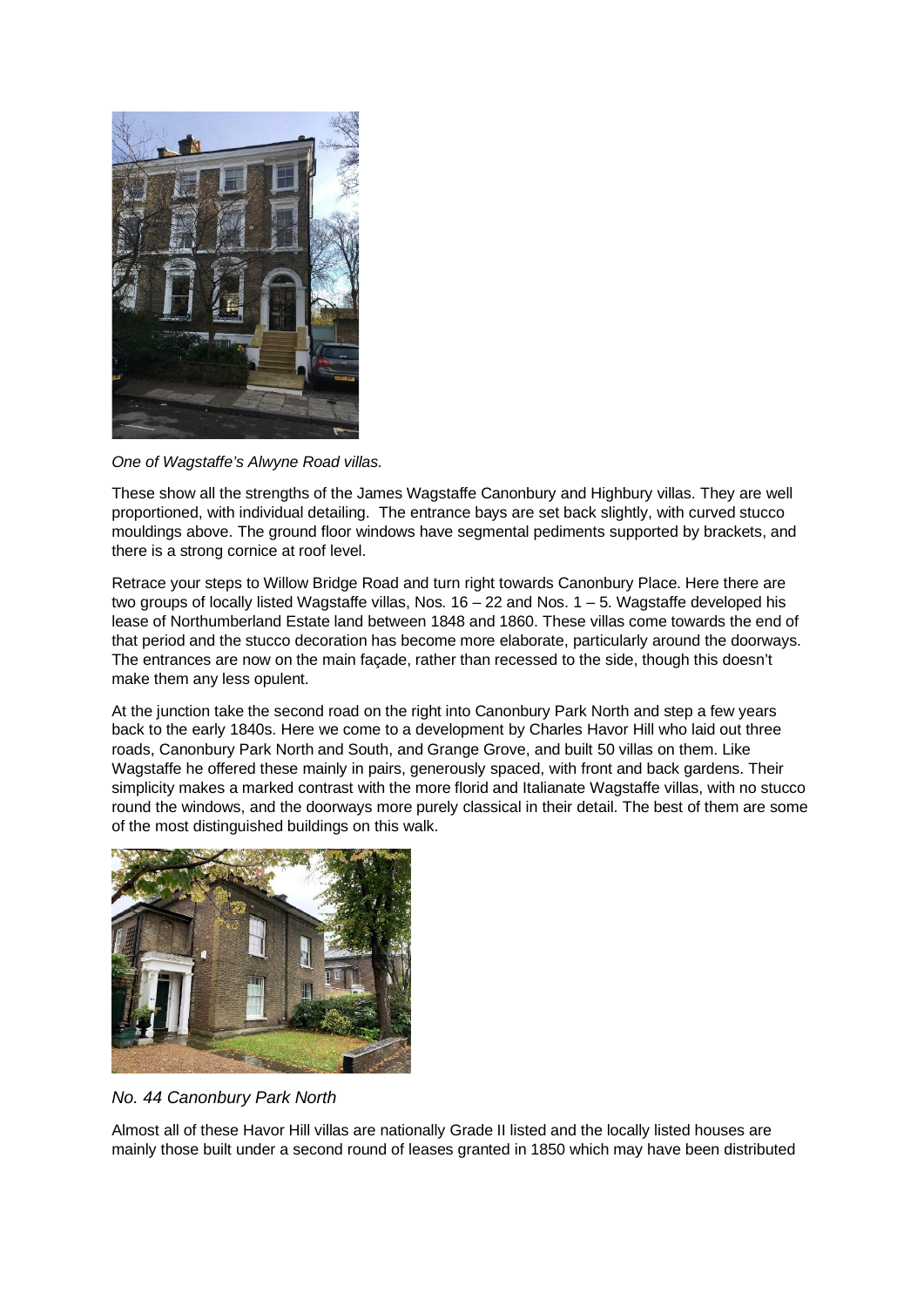to other builders. Nos. 49, 51 and 53 for example are more elaborately decorated than their neighbours.

Turn left at the end of Canonbury Park North into St. Paul's Road and you come to three groups of villas which rise rather gloomily behind the trees. These are of the Wagstaffe type and date, three storeys plus semi-basement, though much more sparingly decorated than those in Alwyne Road or Willow Bridge Road. They are nonetheless handsome, though you don't often get more than a glimpse of them in St. Paul's Road's busy traffic.



*Nos. 41 & 43 St. Paul's Road*

Most of the surviving terraces on the right-hand side of St. Paul's Road as you walk towards Highbury Corner are locally listed. But pass them by to get to the grandest of all Wagstaffe's villas on Highbury Crescent. The best are the first ones you come to, Nos. 7 to 12. Of these Nos. 7 and 8, and 11 and 12 are nationally listed Grade II. That leaves Nos. 9 and 10 locally listed.



*No. 9 Highbury Crescent.*